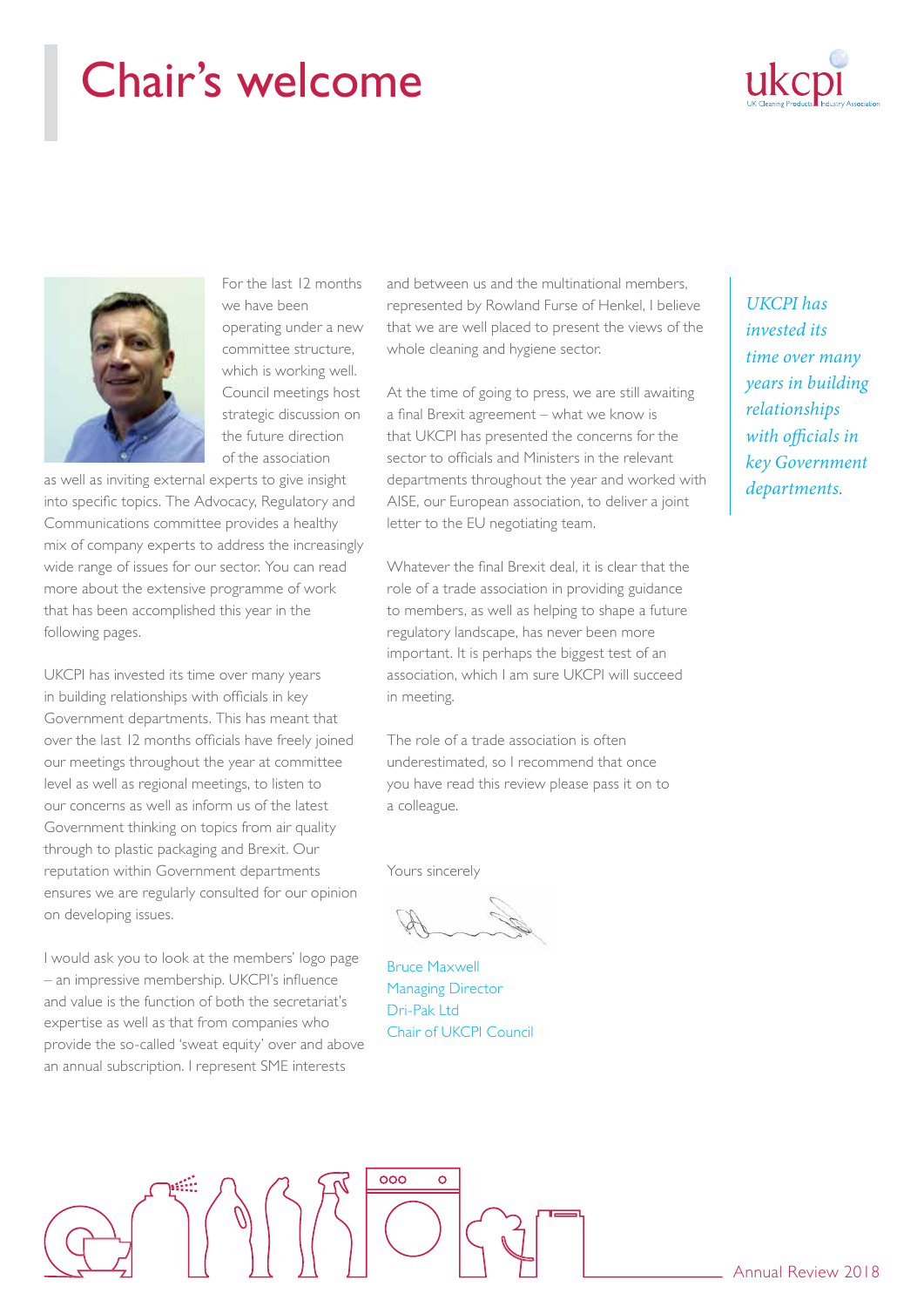## UKCPI members 2018





151 Products Ltd, ACDOPRO Ltd, Airpure, Bio-D Company, Challs International Ltd, Cleanity S.L., Christeyns Ltd, Coventry Chemicals (trading as Mirius Global Hygiene Solutions), William Clements (Chemicals) Ltd, Dasic International Ltd, Diversey, Dri-Pak Ltd, Ecolab, Genencor Ltd, Greyland Chemicals, Henkel Ltd, John Drury & Co, Lakeland Ltd, Liquiform Ltd, London Oils Ltd, Milton Pharmaceutical Company, Nice-Pak International Ltd, Organica (UK) Ltd, Persan ES, Procter & Gamble UK & Ireland, PZ Cussons, Reckitt Benckiser, Robert McBride Group, RP Adam, Selden Research, SC Johnson, Solent Packaging, Star Brands, Unilever UK & Ireland, Zenith Hygiene Group , Zep UK Ltd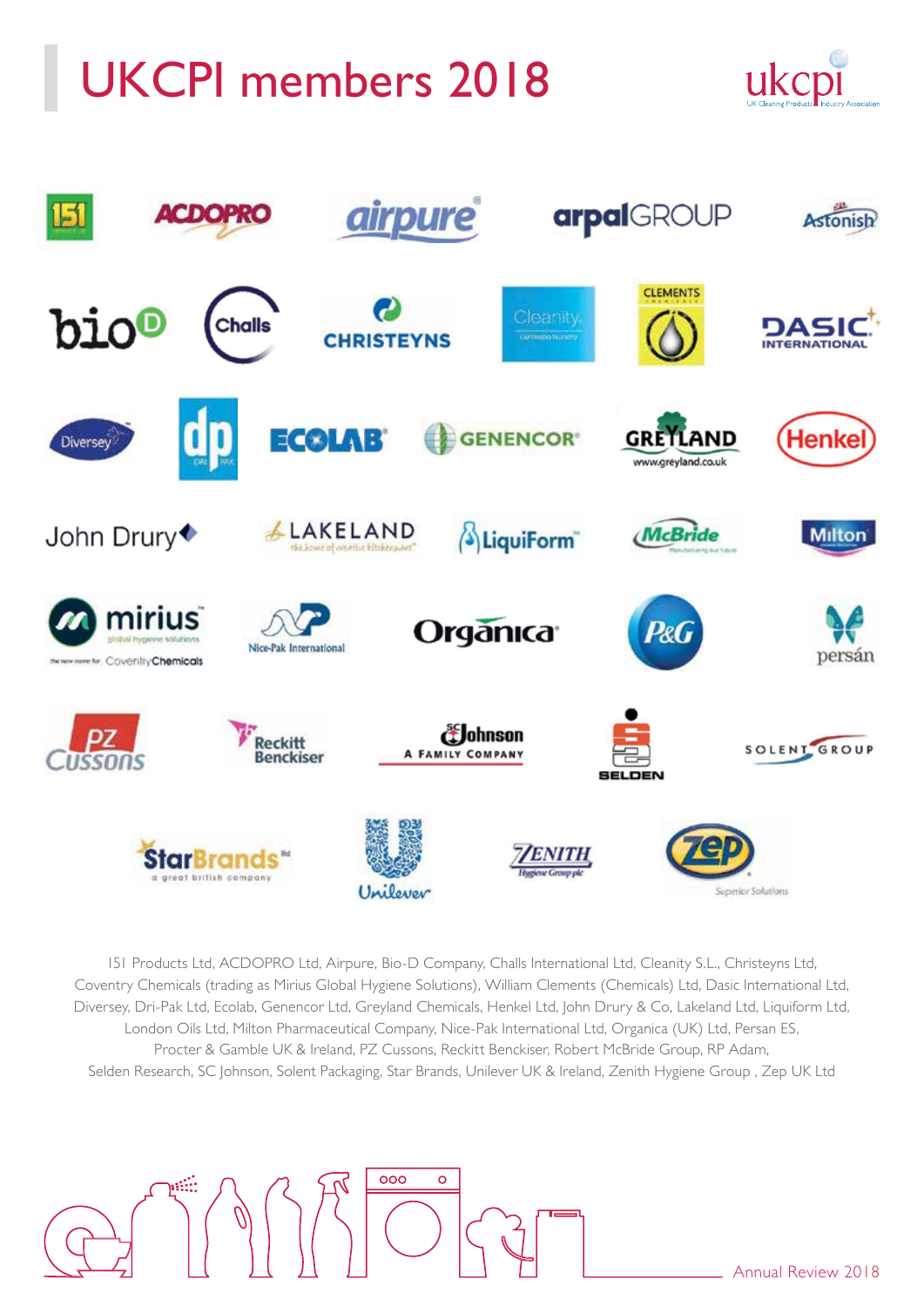

#### New committee structure

We began the year with a new committee structure to better reflect and address the range of members' issues and topics.

The previous external affairs committee and technical committee are now merged into a new advocacy, regulatory and communications committee (ARC). This allows for technical experts and advocacy and communications experts to sit together and gives UKCPI a strong basis on which to assess and then address a range of topics – some demonstrated below.

### **Advocacy**

A major part of UKCPI's value to members is its access to and credibility with officials and policy makers. Throughout 2018 we worked closely with a number of Government departments and stakeholder groups to promote our members interests.

### Criminal use of corrosive substances

We continued our work throughout 2017 and 2018 with The Home Office team producing the legislation to address the criminal use of corrosive substances. Our expert input helped identify products of concern such as high strength sulphuric acid and other high strength corrosive substances that will now require either age verification or a licence to purchase.

The voluntary agreement, forthcoming legal restrictions and related laws now being put in place should help to both reduce the number of serious incidents and enable the culprits to be brought to justice more easily.

### Indoor Air Quality

In early 2018 the Department for Environment Food & Rural Affairs (Defra) announced a consultation on the UK Government's Clean Air Strategy. An assessment of a range of emission sources ranging from farming, industry, vehicles and domestic sources including cleaning products. UKCPI was quick to engage not only in Defra



round tables on the strategy but with the team responsible for the final implementation. We submitted a detailed reply to the consultation document demonstrating the very small contribution of our members' products to

non-methane volatile organic compound emissions (NMVOCs) and our willingness to help reduce emissions through existing industry stewardship schemes. We also provided arguments against the use of additional labelling. We are maintaining contact with the team and are now waiting for the final Clean Air Strategy to be published before the end of 2018.

#### Brexit

Inevitably Brexit continued to occupy a fair amount of our advocacy work in 2018. Brexit officials from HSE, Defra and DExEU joined our internal committee meetings, our regional meetings and 1 on 1 meetings with UKCPI to hear first-hand members concerns over the progress on Brexit. This was reinforced with written communications to Ministers as well as to the EU negotiating team with a joint letter with our Brussels based association – AISE. Post Brexit, we are looking at how we engage better with Westminster politicians to further their understanding of our sector.

*The previous external affairs committee and technical committee are now merged into a new advocacy, regulatory and communications committee (ARC)*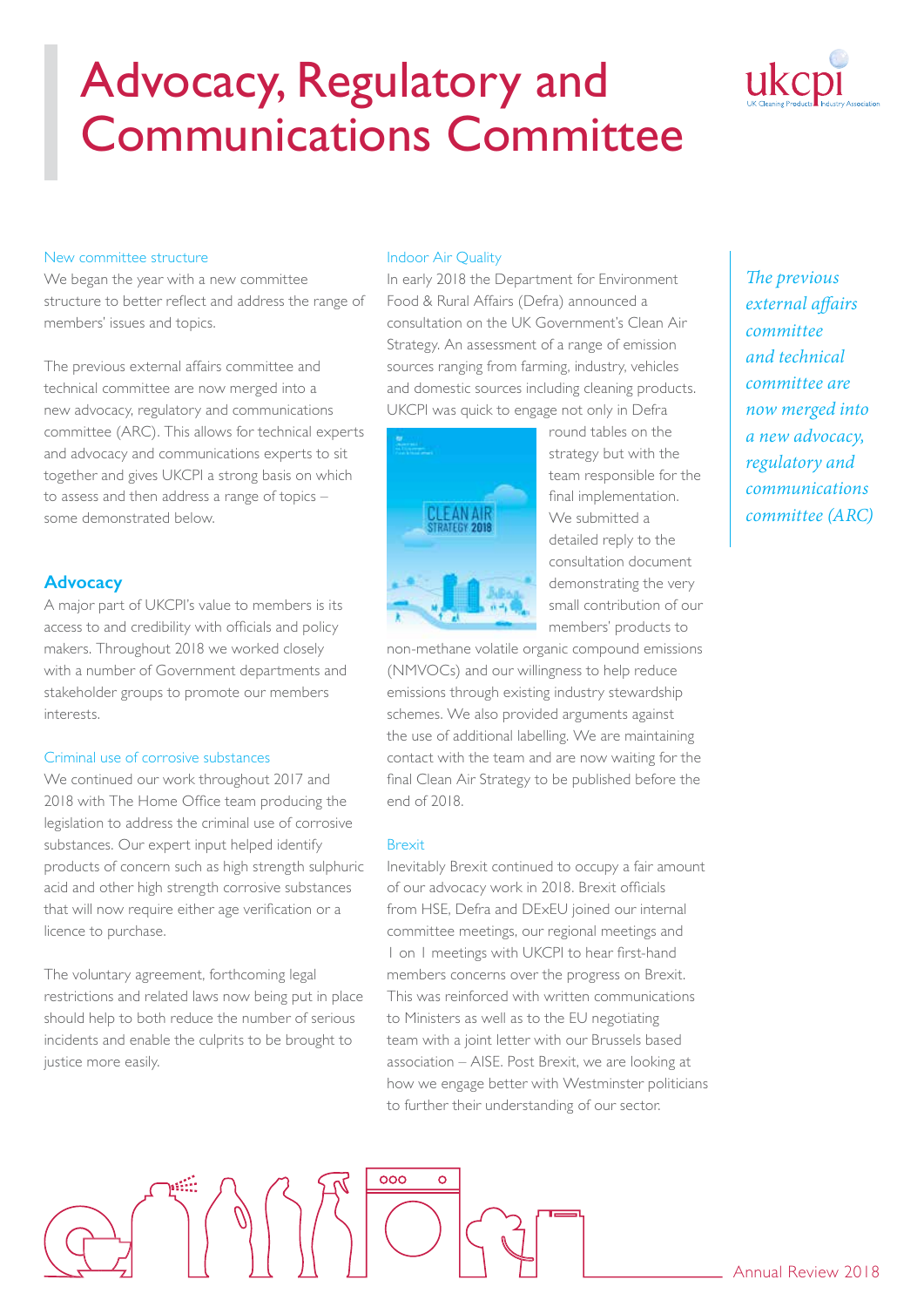

### **Regulatory**

### Regulation on classification, labelling and packaging of substances and mixtures (CLP)

UKCPI kept its members up to date on the 11th adaptation to technical progress which was implemented into the CLP regulations. This update to CLP covered the translation of chemical names in to all member states official languages and updated classifications to many chemicals listed in Annex VI. In October 2018 the Commission published Regulation EU 2018/1480 which adapted the CLP regulation and introduced a number of harmonised classifications including some substances commonly used in cleaning products such as sodium hypochlorite and the preservative MIT.



AISE have proposed that their "keep out of reach of children" icon is adopted by GHS (and hopefully CLP in future) for use all relevant product labels.

### Poison control centres and unique formula identifier

There have been on-going discussions for a number of years regarding the harmonisation of the data that is submitted to the PCCs across Europe (e.g.: National Poison Information Service in the UK). UKCPI continues to be directly involved in discussions within the industry and the UK authorities, to help steer this issue correctly for all involved.



### 16-digit unique formula identifier

The regulation gives a phased implementation, starting in 2019, and for a unique formula identifier to be shown on the product label. This will be a 16-digit (23-character) number produced by the manufacturer using software available from the Commission.

*The new committee allows for technical experts and advocacy and communications experts to sit together*

It is intended for this reference number to be used in emergency situations by the PCCs to specifically and quickly identify the products' formulation when contacted by a member of the public or the medical profession. This should enable faster and more accurate diagnosis and treatment for the situation presented.

### Review of the Detergents Regulations

000

UKCPI provided input into the AISE analysis of the final report of the 2017 European Commission review of the effectiveness of the Detergent Regulations, which has now been published. The key findings were: Clarification scope of Regulation, Rules on refill sale of detergents, Prohibiting the use of some substances, Revise dosage information on the label, Streamline labelling information, Removal medical ingredient data sheet, Alignment provisions with Cosmetics Regulation, Clarifications overlap with Biocides Regulation, Guidance on enforcement & Central database on ingredients.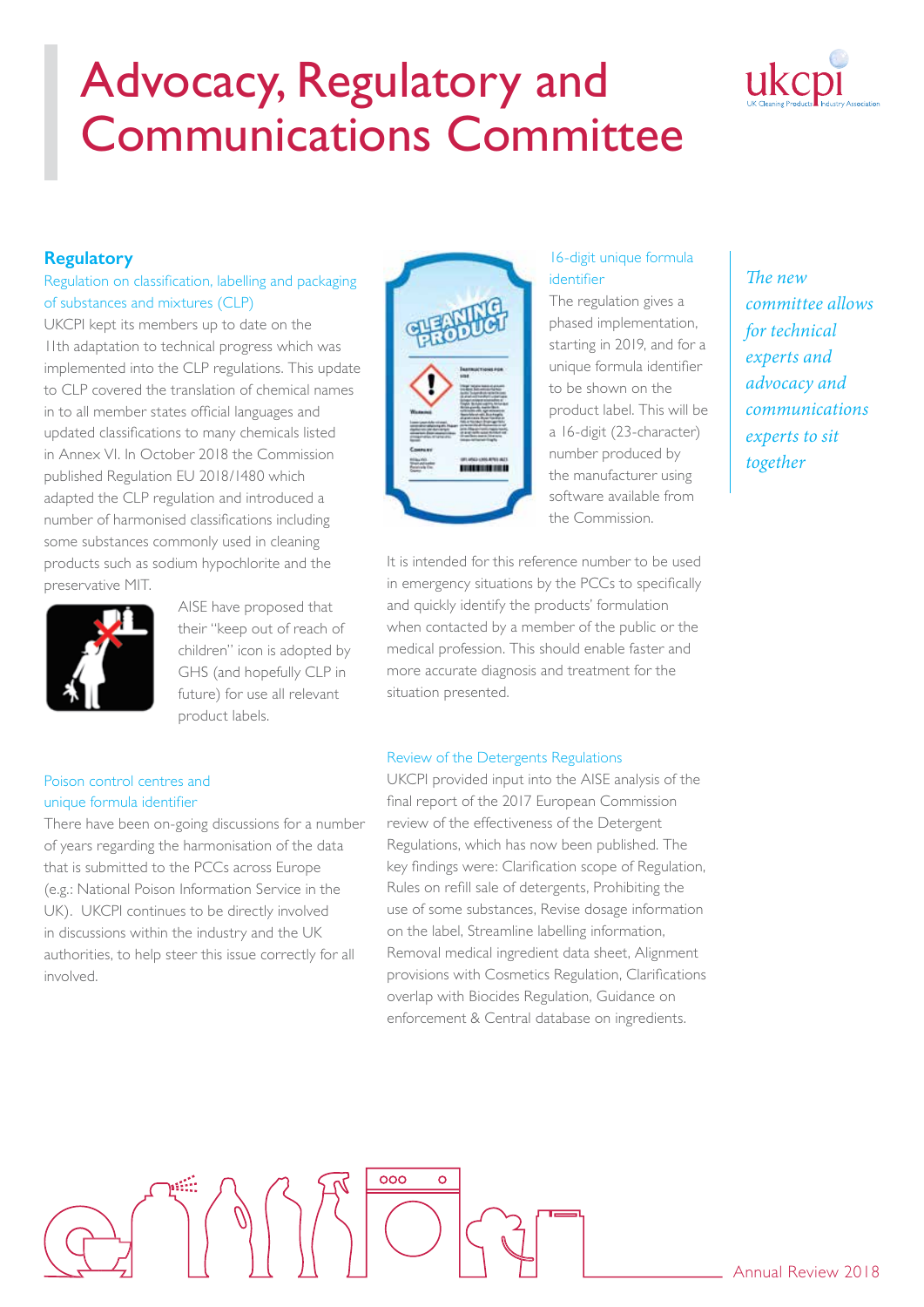# ukcpi

### Biocidal products

UKCPI is represented on the AISE Biocides Working Group and provides UKCPI members with updates on progress with implementation of the BPR. During 2018, a number of active substances have been approved under product types relevant for our industry. Many UKCPI members are now working in earnest on product dossiers, because two-year submission deadlines are now defined for a wider number of active substances. UKCPI continued to work in partnership with the Irish Association, ICDA, liaising with the Pesticide Service in Ireland to try and address on-going delays in the system for obtaining PCS numbers for products being placed on the market.

The guidance has been published on how potential endocrine disruptors will be reviewed and assessed during the evaluation stage of product dossiers. It is likely that this additional process will cause further delays to product authorisations and renewal of active substances.

#### Concern over in-can preservatives

AISE are also working closely with the European Commission on the review of preservative (PT6), especially the isothiazolinones. Recent harmonised classifications have introduced extremely low specific concentration limits for labelling products as sensitisers. This is problematic since it effectively prevents the authorisation of certain products containing the preservative as a biocide. UKCPI kept the UK competent authorities up to date on the industry's concerns whilst AISE are working to ensure the decisions taken by the Commission and its experts are evidence-based and scientifically robust.

 $\left\langle \begin{array}{c} \varphi \\ \varphi \end{array} \right\rangle$ 



#### Professional Cleaning & Hygiene Sector

Mr Woodhead of Selden Research represented UKCPI on the Professional Cleaning & Hygiene Sector (PCHS) Steering Group and reported back to the Committee. This reinforces the importance of this sector to both associations.

#### Other legislative areas / horizon monitoring

The UKCPI Advocacy, Regulatory & Communication Committee actively monitors other legislative areas, such as cosmetics, aerosols and perfumes, for issues that could influence our product categories.

To keep up to date on issues relevant to our industry, UKCPI regularly attends the DfT UN transport briefings, HSE GHS Stakeholders Group & Environment Agency Liaison Group meetings held throughout the year.

UKCPI Technical Manager Steven Stewart is in regular contact with technical managers in other industry trade associations. Furthermore our Director General, Philip Malpass, sits on the Alliance of Chemical Associations (ACA), which represents the majority of the UK chemicals industries as well as the Chemicals Stakeholder Forum run by Defra.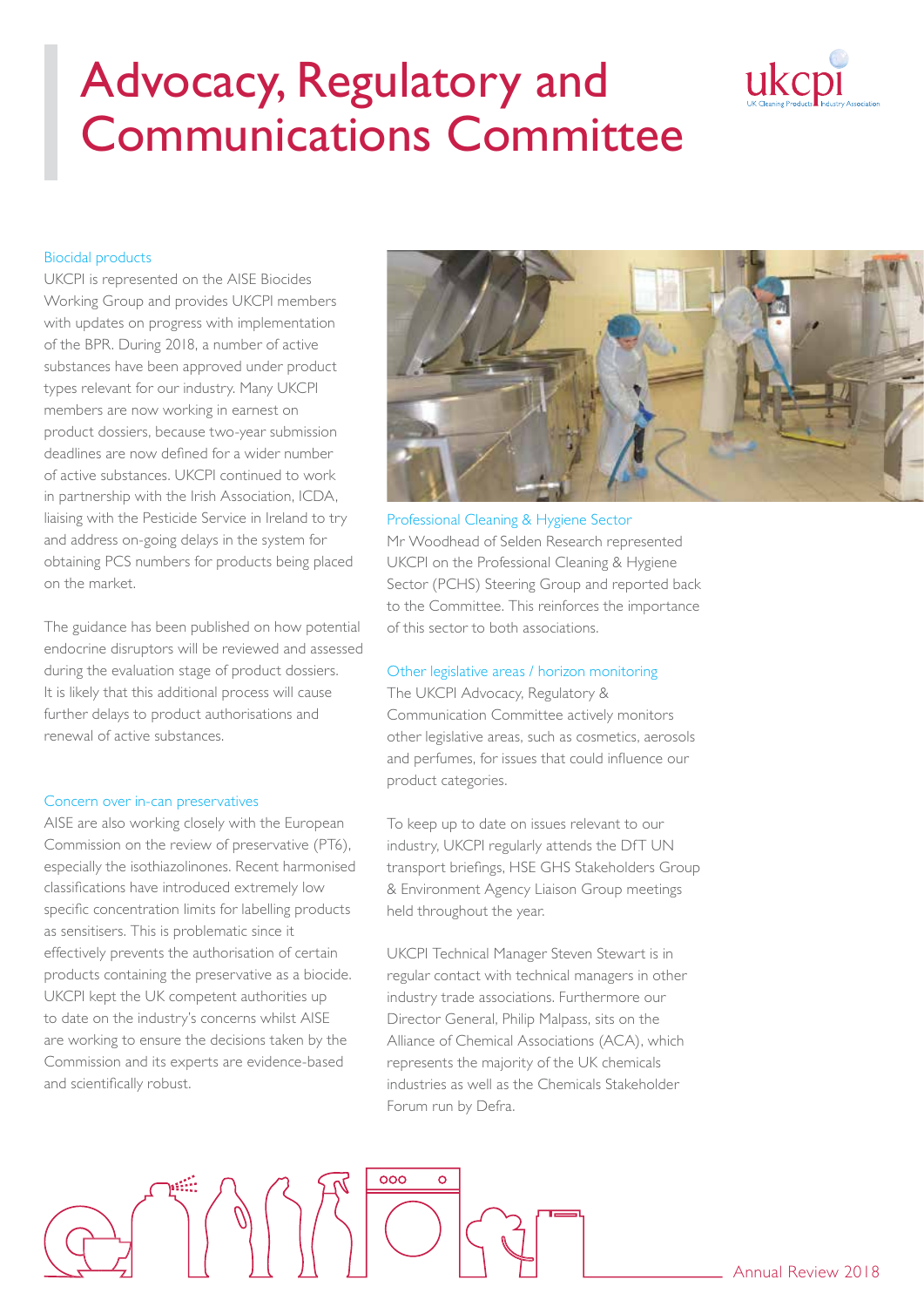

### **Communications**

### Plastic

Following David Attenborough's Blue Planet II programme, which highlighted the problem of marine litter, plastics remained in the news throughout 2018. In January 2018 the UK government published its 25 Year Plan to Improve the Environment, which included actions to be taken on plastics and packaging.



Plastic-related issues which were raised with UKCPI throughout the year included: microfibres released from clothing during laundry, targets for the percentage use of recyclate in packaging and targets for the percentage of packaging to be recycled. The National Audit Office (NAO) announced a review into packaging recycling obligations – commonly known as the PRN system. There were also calls for a tax on all single use drink bottles and even the introduction of plasticfree supermarket shopping areas.

### Recycling awareness campaign

Given the amount of confusion among consumers about what can and cannot be recycled and the traditionally low rates of recycling for bathroom products, UKCPI took a proactive stance in the spring of 2018 to demonstrate that industry can be part of the solution.

UKCPI organised a social media campaign to raise awareness that cleaning product packaging can be recycled. This was run in two phases, the first phase coincided with the UN's World Environment Day on 5th June and the second phase ran

ikenī

throughout WRAP's Recycle Week in September. With activity across the UKCPI website, twitter account and Linked In page, we used the #RecycleMe message to show that most cleaning product packaging can be recycled. These messages were supported with retweets from key stakeholders and UKCPI members.

### Pre-school safety project

UKCPI continued its work with The Child Accident Prevention Trust (CAPT) to develop a teaching resource to educate young children about safety around cleaning products, to be delivered by staff in early years settings such as nurseries and pre-schools. Material includes an illustrated story book, lesson plan, session plan and a fact sheet on cleaning products, explaining their benefits and the potential risks if misused by small children. A pilot project is in the test phase.

*UKCPI organised a social media campaign to raise awareness that cleaning product packaging can be recycled*

UKCPI\_Cleaning @UKCPI\_Cleani... . 5h ~ This #WorldEnvironmentDay remember to recycle your #cleaning product packaging #RecycleMe #BeatPlasticPollution

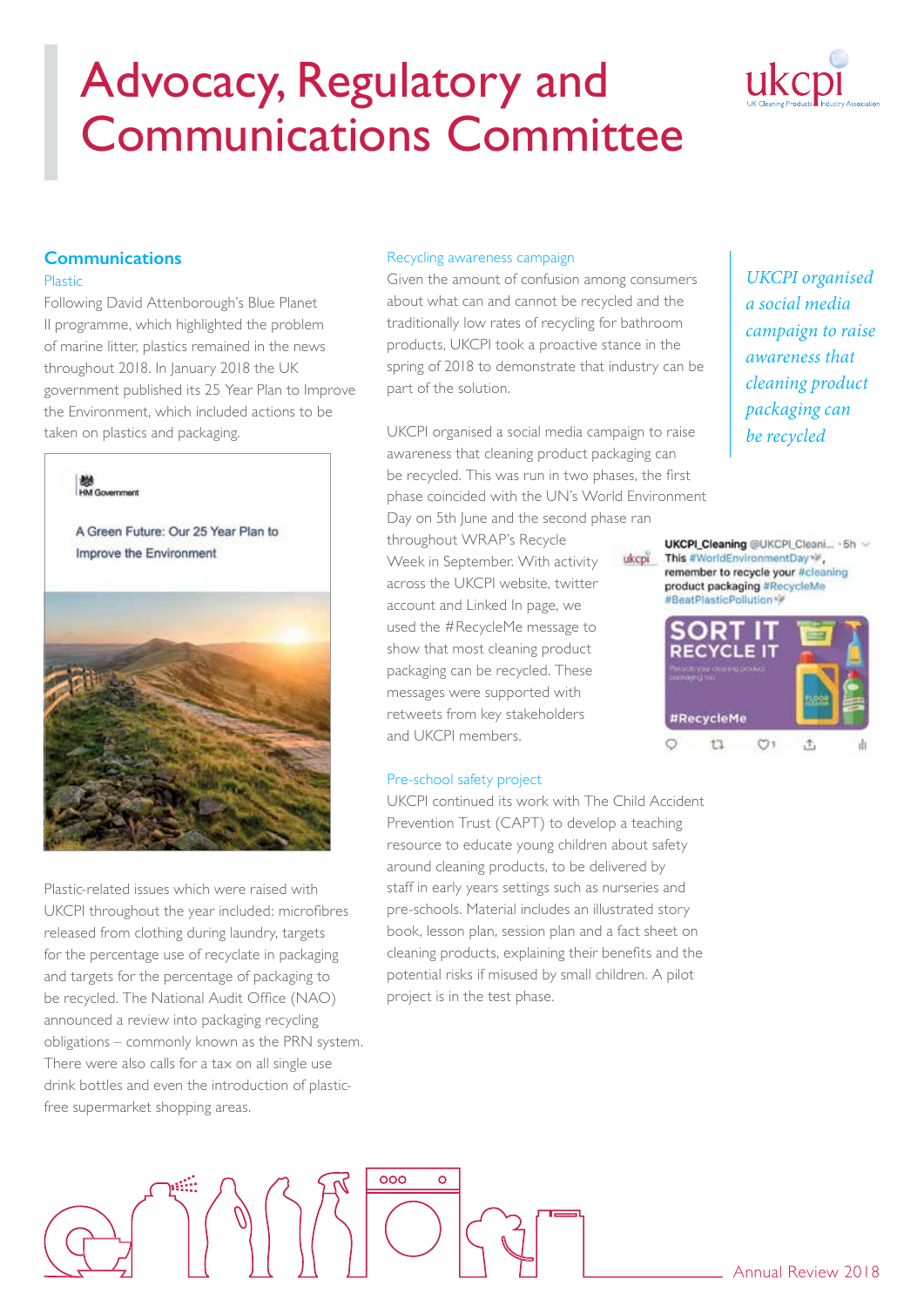# ukcpi

### Safety first – working with RoSPA

Work continued on the ongoing Take Action Today, Put Them Away campaign, which is run in partnership with the Royal Society for the Prevention of Accidents (RoSPA) to reduce the number of children harmed by accidental exposure to cleaning products.

The campaign has gone from strength to strength since its launch in 2013, and has now reached 11 areas and been delivered through more than 140 local partners. This year there were further launches in Cheshire West and Chester, as well as East Ayrshire, which were identified as priority areas.





The rolling programme provides risk assessment tools and materials, which equip both professionals and consumers with knowledge to ensure they could recognise potential dangers. The key educational element of Take Action Today is a magnetic notepad with safety advice that can be put on a fridge or other metallic kitchen appliance.

### Advocacy, Regulatory & Communications Committee 2018

Rowland Furse, Henkel (Chair) Barrie Anderson, Nice-Pak International Amy Barker, SC Johnson Gosia Bilska-Pietrasiak, Star Brands Colin Butler, RB (UK) Mick Cooper, PZ Cussons (UK) Rhian Eckley, Unilever UK & Ireland Helen Fenwick, Unilever UK & Ireland (Vice-Chair) Jerome Gourbeault, RB (UK) Andrew Hill, Robert McBride Tony James, Consultant, ACDOPRO Kamilla Josefacka, Coventry Chemicals Limited Nancy Katsouli, Procter & Gamble UK & Ireland Rajnish Maharaj, Ecolab Stephen McKay, Greyland Helge Mueller, Diversey John Pickup, Consultant Carole Scott, Henkel Pete Woodhead, Selden Research Philip Malpass, UKCPI Charlotte Salter, UKCPI Steve Stewart, UKCPI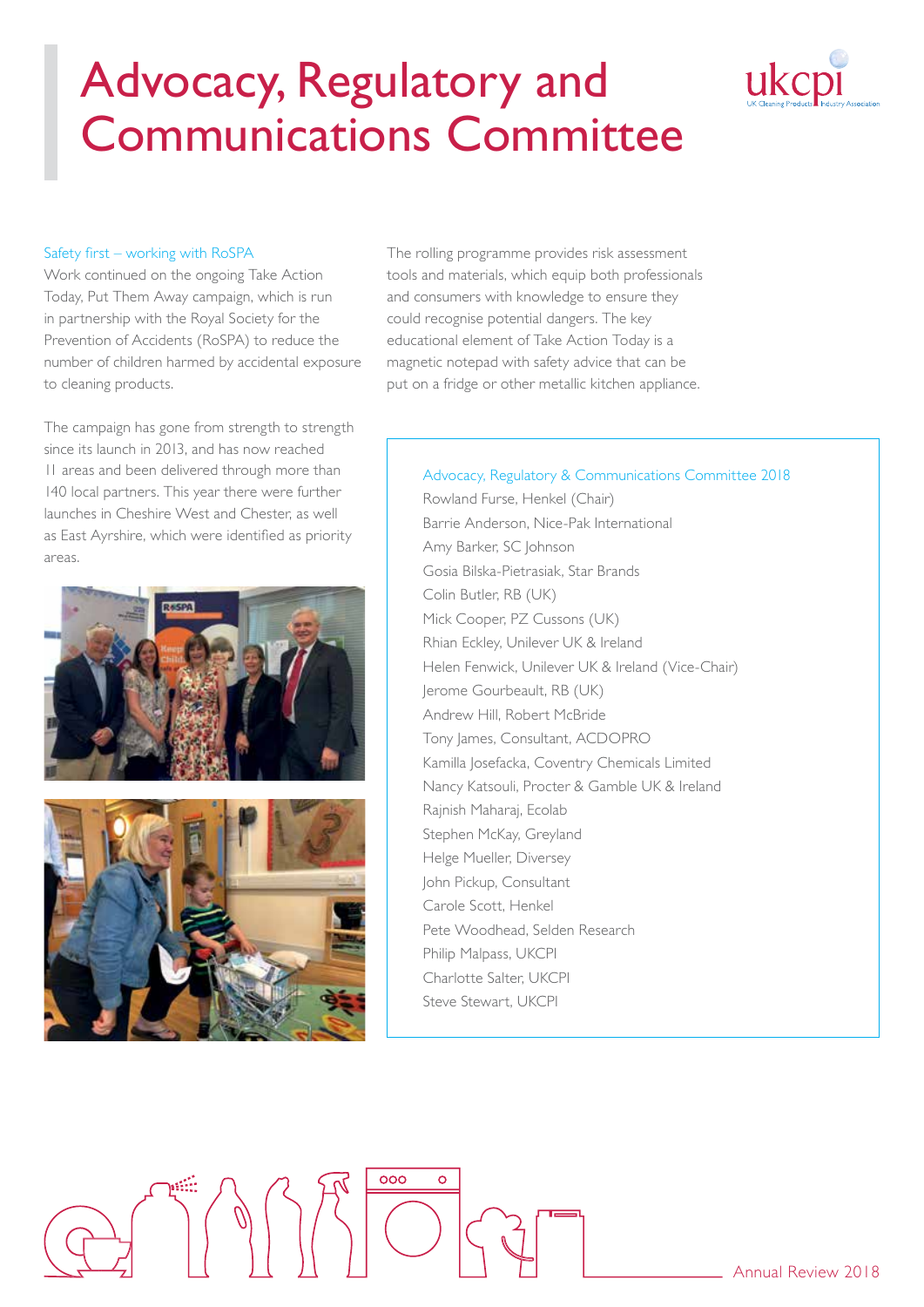### External contacts and stakeholders



In addition to a specific external affairs programme to meet and brief a number of key groups and opinion formers throughout 2018, UKCPI worked closely with other trade associations, government departments, NGOs, external stakeholders and the media on matters of common interest. These have included:

- Allergy UK
- Alliance of Chemical Associations (ACA)
- American Cleaning Institute (ACI)
- Association for Soaps, Detergents and Maintenance Products (AISE)
- Asthma UK
- British Aerosols Manufacturers Association (BAMA)
- British Association for Chemical Specialities (BACS)
- British Brands Group
- British Cleaning Council (BCC)
- British Coatings Federation (BCF)
- British Plastics Federation (BPF)
- British Retail Consortium (BRC)
- British Standards Institute (BSI)
- Chemical Business Association (CBA)
- UK Chemical Industries Supply Chain Expo (ChemUK)
- Cleaning Products Europe
- UK Chemicals Stakeholders Forum (CSF)
- Child Accident Prevention Trust (CAPT)
- Cleaning Industry Liaison Forum (CILF)
- Confederation of British Industry (CBI)
- Cosmetics, Toiletry and Perfumery Association (CTPA)
- Department for Business, Energy and Industrial Strategy (BEIS)
- Department of Environment, Food and Rural Affairs (DEFRA)
- Department for Exiting the EU (DExEU)
- Department for Transport (DfT)
- Environment Agency Chemicals Liaison Group
- Health and Safety Executive Committees (HSE)
- Health and Safety Laboratories (HSL)
- Home Office
- Irish Cosmetic, Detergent & Allied Products Association (ICDA)
- Industry Council for Packaging and the Environment (Incpen)
- International Fragrance Association (IFRA UK)
- International Scientific Forum on Home Hygiene  $(IFH)$
- National Poisons Information Service, Birmingham (NPIS)
- Royal Society for the Prevention of Accidents (RoSPA)
- Sense about Science (SaS)
- Science Media Centre (SMC)
- Trade Association Forum (TAF)
- UNSCoEGHS
- Waste and Resources Action Programme (WRAP)

### All Party Manufacturing Group (APMG)

UKCPI is a member of the All-Party Parliamentary Manufacturing Group (APMG), which exists to encourage the exchange of knowledge and understanding between Parliament and the UK's diverse manufacturing industries. The APMG helps to raise the profile of manufacturing both inside and outside of Parliament. Made up of more than 30 parliamentarians from all parties and both Houses, the APMG is co-chaired by Chris Green MP (Con) and vice-chairs Jonathan Reynolds MP (Lab/Co-op) and Heidi Allen MP (Con).

### Annual Dinner

Every year UKCPI organises an annual dinner in the Palace of Westminster which provides an opportunity for UKCPI members to network with Members of Parliament and key stakeholders.

All these organisations contributed to the influence and effectiveness of UKCPI during 2018.

*All these*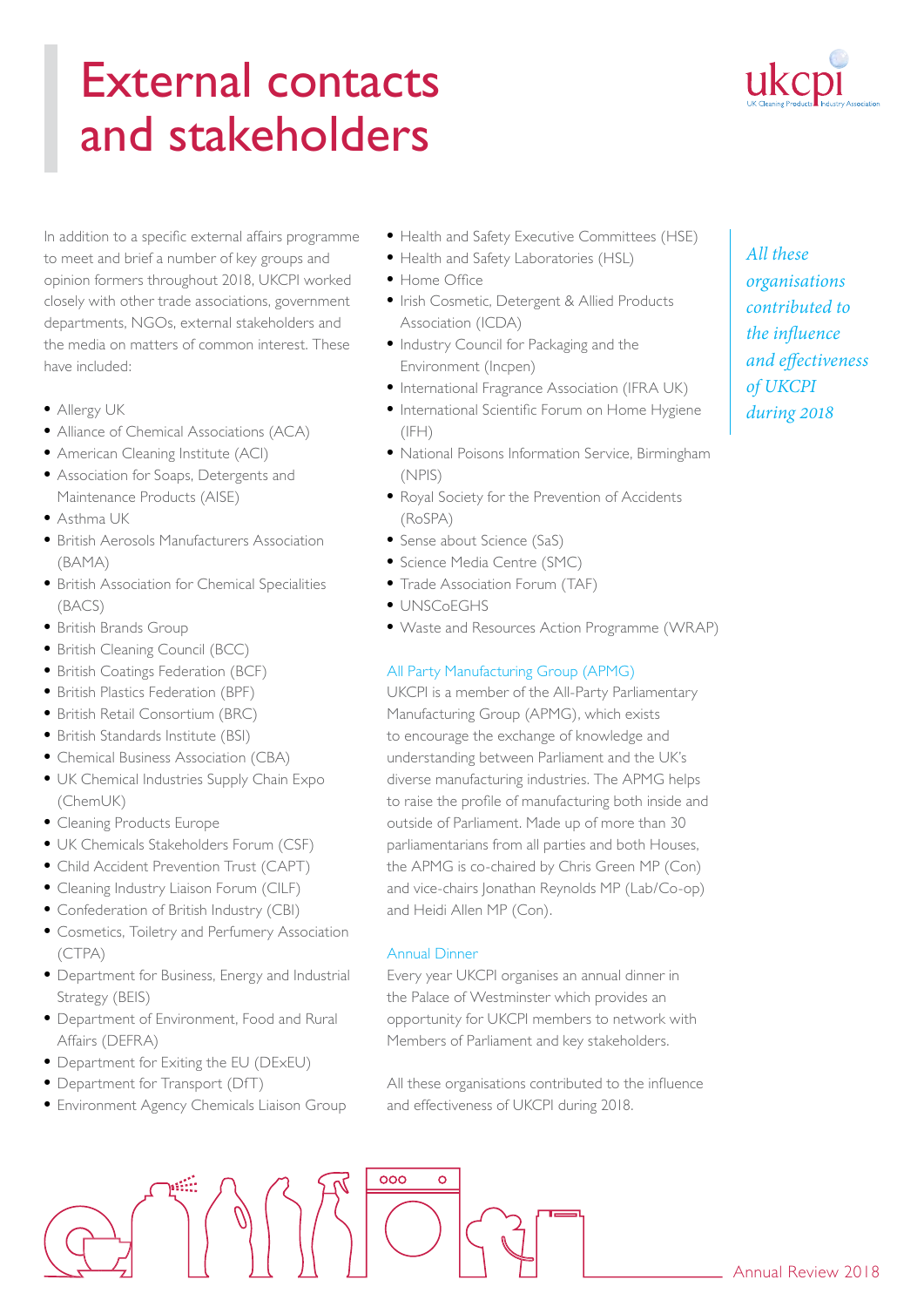### Member benefits



*UKCPI members benefit from a range of services including free meetings and seminars, individual support and guidance, newsletters and a private extranet updated every month.*

### Technical and regulatory support and guidance

All members have direct access to the Technical Manager on a one-to-one basis and this service continues to be well used.

Key issues such as labelling and biocide regulations are a frequent topic and this reflects the number of ongoing changes in the legislation that members have to keep up with.

Feedback from companies showed that the work of the association on these issues was a major factor for membership satisfaction.

### European link

UKCPI staff are directly linked to the European association AISE at key points from board level through to many of the working groups. This means that UKCPI is in a position to both contribute to and influence AISE policy, as well as keep UK member companies up to date on issues affecting their businesses. This strong relationship with AISE will only gain in importance during the Brexit negotiations and beyond.

### Regional meetings

UKCPI runs two regional meetings each year, aimed at updating member companies that are not directly involved in the committees of the association.



They are well attended by a broad range of members and we are always pleased to see new faces. This year's first event included presentations on Brexit preparations, plastics and future policy, tackling corrosive attacks and regulatory updates. For the second event of 2018, retailers joined UKCPI members to hear the latest on packaging regulations, regulatory threats, sustainability and EU exit for chemicals.

### Newsletter and monthly email update

A monthly email newsletter includes updates on UKCPI and AISE activity, reminders of forthcoming meetings and events, and a summary of relevant news stories that have appeared in the media each month.



### Members' extranet

 $\circ$ 

000

The extranet allows UKCPI members to search for the latest updates on issues covered by UKCPI, AISE and the various committees. Tracking of UKCPI meetings, issues and position papers is also available for members here. A monthly email summarises the latest documents uploaded to the extranet and allows members to click through and log in.

*UKCPI's strong relationship with AISE will only gain importance during the Brexit negotiations and beyond*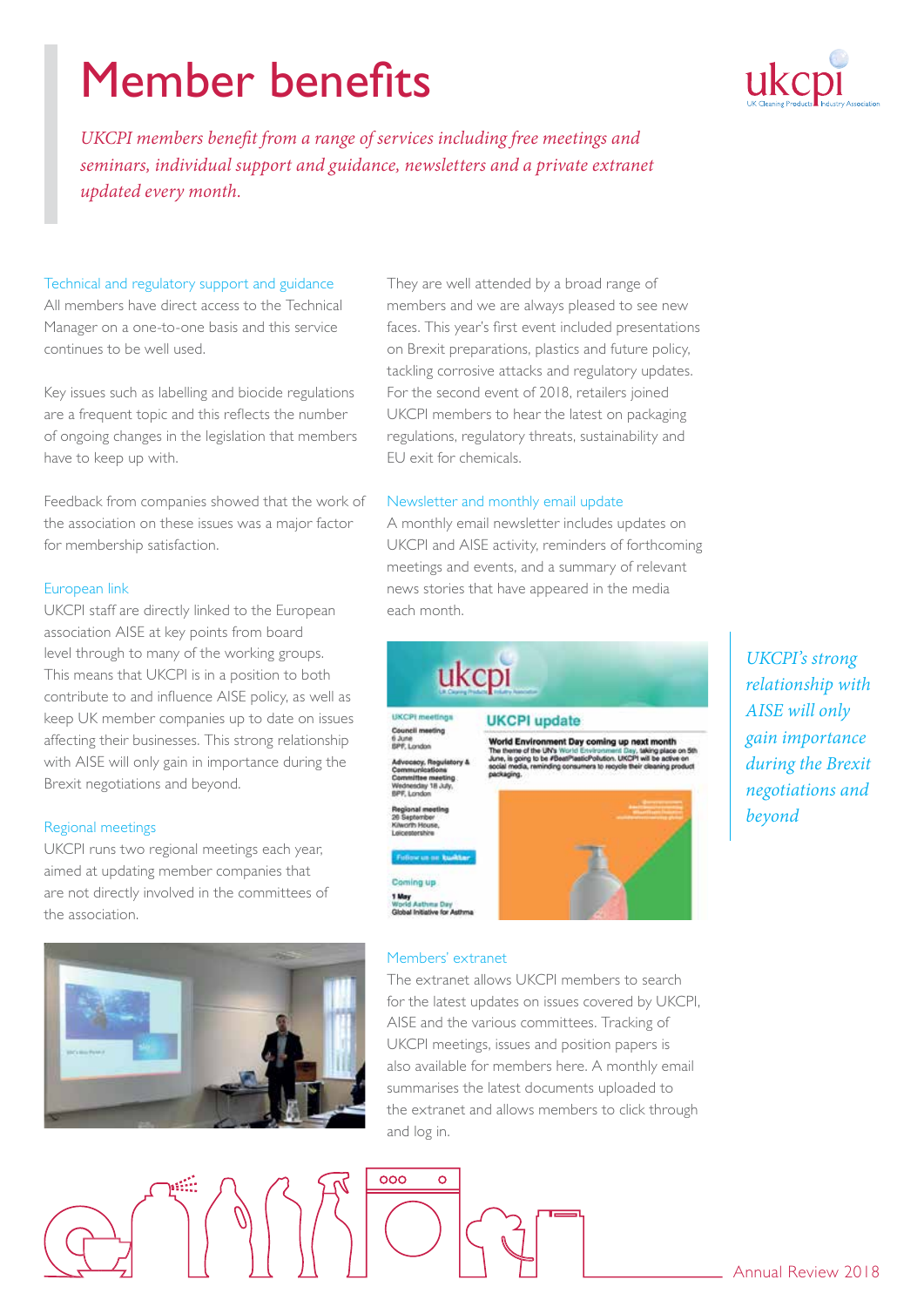### UKCPI Council and legal panel



### UKCPI Council

Bruce Maxwell, Dri-Pak (Chair) Tony Appleton, Procter & Gamble UK & Ireland James Barnes, Unilever UK & Ireland Colin Butler, RB (UK) (retired) Gemma Cleland, Unilever UK & Ireland Ian Croft, Robert McBride Rhian Eckley, Unilever UK & Ireland Rowland Furse, Henkel UK Jerome Gourbeault, RB (UK) Paul Hey, Ecolab Tim Kedwards, SC Johnson Rob Keeling, Airpure Mark Laing, PZ Cussons (UK) Gillian Marsh, Procter & Gamble UK & Ireland Howard Moss, London Oils / Astonish Brandon Pilling, ACDOPRO Philip Malpass, UKCPI (Secretary)



#### UKCPI Legal panel

The UKCPI legal panel in 2018, consisting of Tony Appleton and James Barnes, continued to advise UKCPI on any legal matters concerning the industry.